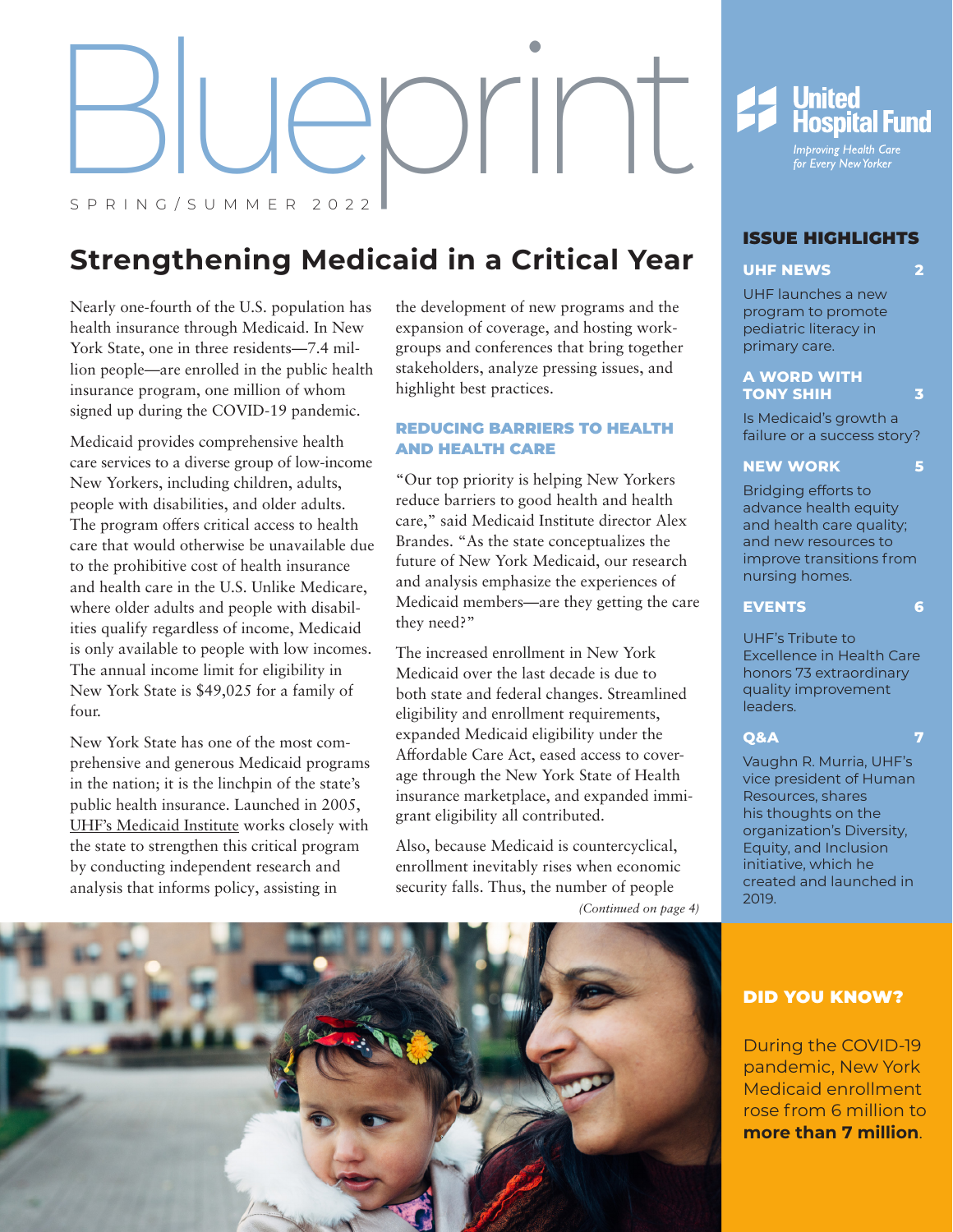<span id="page-1-0"></span>UHFNeyv<sub>S</sub>

## **Promoting Children's Literacy in Pediatric Practices**

The COVID-19 pandemic is deepening the educational divide, jeopardizing the ability of children to learn, grow, and access equal opportunities. Immigrant families and families of color in under-resourced communities with children 0-5 years of age are bearing the brunt of the pandemic's impact on educational opportunities. When coupled with inequitable access to health care, income disparity, high unemployment rates, food insecurity, and homelessness, these additional challenges will put many children at a significant disadvantage as they begin kindergarten.

To tackle this urgent issue, United Hospital Fund's Clinical-Community Partnerships team has launched a new program to promote pediatric literacy in primary care. Supported by the Mother Cabrini Health Foundation, the 10-month project will advance intentional policies and practices in primary care settings that support the

integration of literacy as a frequently overlooked social determinant of health.

"Literacy promotion should be considered part of routine primary care," said Denise Arzola, UHF's director of Clinical-Community Partnerships.

The American Academy of Pediatrics recommends literacy promotion in primary care beginning as soon as possible after birth and stresses the central role of the pediatrician in school readiness.

UHF is partnering with four pediatric primary care practices serving neighborhoods with high rates of families experiencing homelessness, medically underserved immigrant families, and low or inadequate literacy rates. UHF will assist the practices in strategizing, developing, and learning how to implement an early childhood literacy approach to encourage young children's literacy development and reading readiness.

# **UHF Tackles Pervasive Problem of Medication Overload in Nursing Homes**

The overprescribing of potentially inappropriate medications can increase the likelihood of drug interactions and other adverse events, such as falls, cognitive impairment, and hospitalization. Known as *polypharmacy*, this issue can be particularly precarious for frail elders.

The Mother Cabrini Health Foundation has awarded United Hospital Fund a \$500,000 grant [to address the problem of polyphar](https://uhfnyc.org/our-work/initiatives/quality-institute/polypharmacy/)[macy for long-term residents of nursing](https://uhfnyc.org/our-work/initiatives/quality-institute/polypharmacy/)  [homes.](https://uhfnyc.org/our-work/initiatives/quality-institute/polypharmacy/) The one-year project, managed by UHF's Quality Institute, brings together six skilled nursing facilities in a learning collaborative to design and implement ways to better monitor and assess the appropriateness of medication regimens and implement deprescribing practices. The initiative is also supported by the TD Charitable Foundation.

"While it has been estimated that two-thirds of nursing home residents receive 10 or more medications daily, the key issue is ensuring

that all medications are appropriate and the benefits of each medication outweigh the risks," said Joan Guzik, director of quality and efficiency for UHF's Quality Institute.

With the support of clinical faculty and UHF staff, the nursing homes participate in structured learning sessions, receive coaching to develop and implement their interventions, choose the medication categories most relevant to their resident population, and collect data to assess the impact of their interventions.

At the collaborative's conclusion, UHF will publish its findings, together with tools and recommendations for other organizations seeking to develop their own deprescribing initiatives.

The learning collaborative builds on a previous Mother Cabrini Health Foundationsupported UHF project, *[Transitions from](https://uhfnyc.org/our-work/initiatives/quality-institute/snf-learning-collaborative/)  [Skilled Nursing Facilities to Home](https://uhfnyc.org/our-work/initiatives/quality-institute/snf-learning-collaborative/)*.

It's been estimated that

**2/3** of nursing home residents receive

> **≥10** medications daily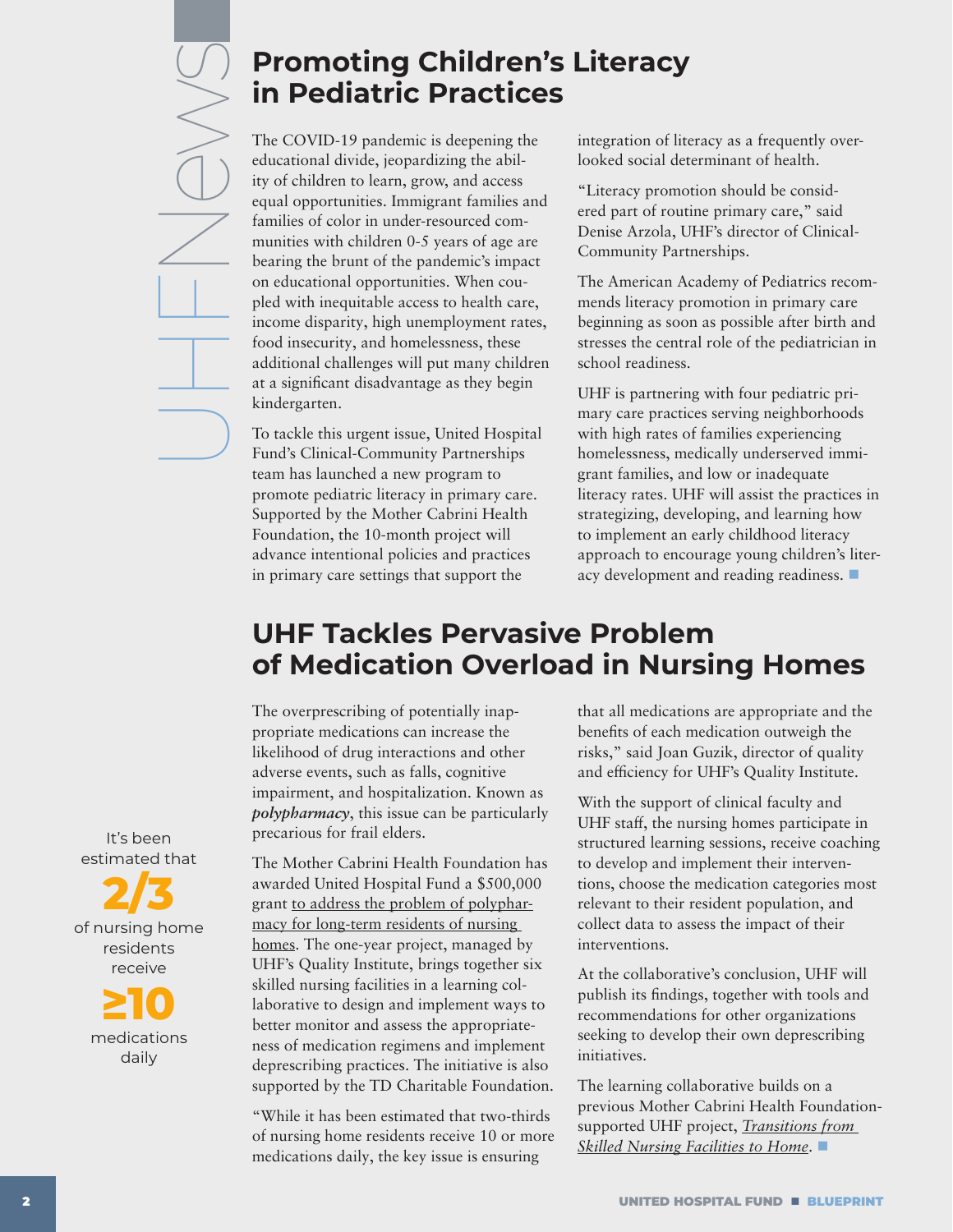<span id="page-2-0"></span>A Word with Tony Shih



*Anthony Shih, MD UHF President*

*Lower mortality, improved financial security, and reductions in food insecurity and housing instability are all associated with Medicaid expansion.*

### **Medicaid's Growth: Failure or Success Story?**

In April, New York State enacted its largestever state budget at \$220 billion. Healthrelated expenses were by far the costliest item, including more than \$90 billion for anticipated Medicaid expenditures. The program's enrollment soared during the pandemic to over 7.4 million New Yorkers, more than a third of the state's population.

Unsurprisingly, critics have complained about the size and scope of Medicaid, which provides comprehensive health coverage to low-income New Yorkers. While acknowledging the impact of COVID-19 on the recent surge in enrollees, they lament that the state program's long-term expansion reflects a public policy failure—namely, that it is too generous in determining eligibility and providing benefits and that state funds would be better allocated elsewhere. Readers should note that the federal government funds over half of the state's Medicaid program.

While it's reasonable to ask whether greater benefits could come from spending Medicaid dollars elsewhere, health care is a priority for most individuals and the per-person cost of Medicaid is low compared to other health insurance programs. It's also prudent to assess whether current Medicaid dollars could be better used within the program and to root out fraud and waste where possible.

#### THE SAFETY NET IS WORKING

All of that said, we can't afford to lose sight of the big picture: Ensuring members of our society have access to needed health care, a basic human right, requires the provision of a robust safety net program like Medicaid especially given the fragmented nature of health insurance coverage in the U.S. Viewed from this perspective, the growth of Medicaid is a sign that our safety net system for insurance coverage *is* actually working. If anything, the growth of Medicaid may signal the failure of other parts of the insurance system to provide stable, affordable, comprehensive coverage.

Critics have also argued that insurance coverage is not needed for "access" to care, as federal law requires emergency departments to stabilize and treat all patients regardless of their ability to pay. It should be self-evident that access to emergency treatment alone is not sufficient for adequate health care. And the unfortunate reality is that our health care prices are such that only the very wealthy can pay for needed care without insurance. Health insurance is a necessary, but not sufficient, precursor to accessing health care services.

The benefits of Medicaid coverage extend beyond providing access to care. Growing evidence suggests the positive impact of Medicaid expansion on health outcomes, including lower mortality, improved financial security, and reduction of food insecurity and housing instability. All of these are important components of overall health and well-being. And despite claims that Medicaid is a disincentive for employment, Medicaid expansion has generally been associated with gains in overall employment statewide.

But do too many people rely on Medicaid? It's unclear what the alternatives might be. For many without employer-sponsored insurance, unsubsidized commercial insurance is financially out of reach. Subsidies offered through the Affordable Care Act can help those with low or moderate incomes pay insurance premiums for plans bought in the health insurance marketplace, as well as help with deductibles, copayments, and coinsurance. New York State also has the additional option of the Essential Plan, which was also created under the ACA. However, shifting Medicaid enrollees to these options doesn't address the "better use of government funds" argument, as both the subsidies and the Essential Plan are government-supported. I suspect the only alternative supported by those arguing that New York's Medicaid eligibility is too generous is to simply let individuals and families go uninsured and fend for themselves.

#### MEDICAID AS A DRIVER OF REFORM

The growth of Medicaid yields another important benefit. Because our health care insurance system is so fragmented, individual commercial payers have limited ability to shape care delivery. However, because Medicaid has become such a large payer, the program has emerged as a key driver of delivery system reform that delivers better quality and value.

Enacted in 1965 along with Medicare, Medicaid has indeed continued to expand, especially in states like New York. Unless we commit to a complete overhaul of the U.S. system of financing care (e.g., "Medicare for All"), the continued incremental expansion of Medicaid represents an important policy tool for ensuring that every New Yorker can access care.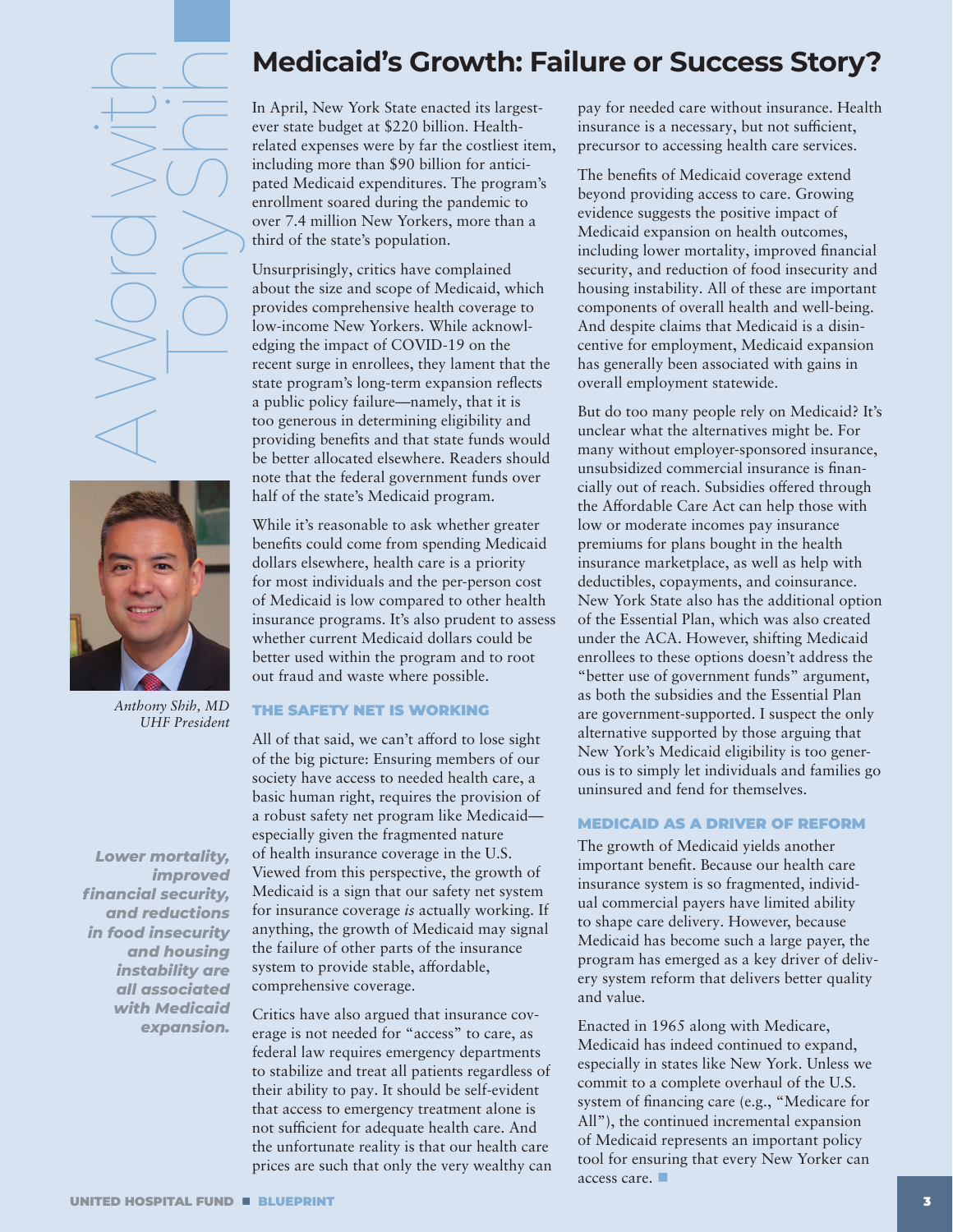covered by Medicaid soared during the COVID-19 pandemic as people lost jobs and coverage—and the Medicaid Institute's mission became even more crucial.

#### BOLSTERING SERVICES, EQUITY, AND UNDERSTANDING

Last year the Medicaid Institute helped the State design and develop a Medicaid medical respite pilot program for people experiencing homelessness who cannot be safely discharged after hospitalization. Its recommendations were adopted in the state budget, and it is working closely with the State on program implementation.

In April 2022, the Medicaid Institute published [an analysis of the intersection of New](https://uhfnyc.org/publications/publication/wic-opportunities-commentary/)  [York Medicaid and the Special Supplemental](https://uhfnyc.org/publications/publication/wic-opportunities-commentary/)  [Nutrition Program for Women, Infants,](https://uhfnyc.org/publications/publication/wic-opportunities-commentary/)  [and Children \(WIC\).](https://uhfnyc.org/publications/publication/wic-opportunities-commentary/) Nearly 13 percent of New Yorkers experience food insecurity, and a recent UHF report estimated that at least 130,000 children may have become newly food-insecure between March and June 2020. People with Medicaid are even more likely than the general population to experience food insecurity and have low-birthweight babies because of poverty, and Black and Latine communities are most likely to experience food insecurity and have low-birthweight babies because of structural racism. The analysis included recommendations for policymakers, health plans, providers, and community organizations to better meet the needs of pregnant people and infants experiencing food insecurity.

The Medicaid Institute also unveiled a new resource last year: [a set of interactive data](https://uhfnyc.org/our-work/initiatives/medicaid-institute/dashboards/)  [dashboards,](https://uhfnyc.org/our-work/initiatives/medicaid-institute/dashboards/) hosted on UHF's website, that offer visualizations to support better understanding of New York Medicaid. The dashboards display easy-to-digest graphics

*The Medicaid dashboards give snapshots and historical views of Medicaid enrollment and expenditures broken out in various useful ways: at a county level, for instance, or alongside a timeline of key policy changes that have affected enrollment.*

that provide a snapshot of Medicaid enrollment on a county-by-county basis and overall expenditures.

Health equity research conducted by UHF's Medicaid Institute contributed to New York's recent budget and a waiver amendment focused on health equity. The waiver proposal envisions coordinated physical, behavioral, and social care supported by new infrastructure, payment methods, and technology.

#### MEDICAID CONFERENCE BRINGS TOGETHER 600 STAKEHOLDERS

As part of its efforts to disseminate best practices and bring together stakeholders, UHF hosts [an annual Medicaid Conference](https://uhfnyc.org/our-work/initiatives/medicaid-institute/conference/), which last year attracted over 600 stakeholders from across the state. This year, the conference will be held on July 21 and will feature a keynote by Amir Bassiri, the Acting New York State Medicaid Director. There will also be panel discussions on improving Medicaid through regional health planning and reducing health care access barriers for people in the criminal justice system.

"New York has one of the most comprehensive and generous Medicaid programs in the country, but there is still much work to be done to reduce disparities and create a more equitable health system," said Ms. Brandes. "The Medicaid Institute looks forward to our ongoing partnership with New York Medicaid as it focuses on health equity and reducing health disparities through eligibility expansions, access to care improvements, and quality of health care enhancements."

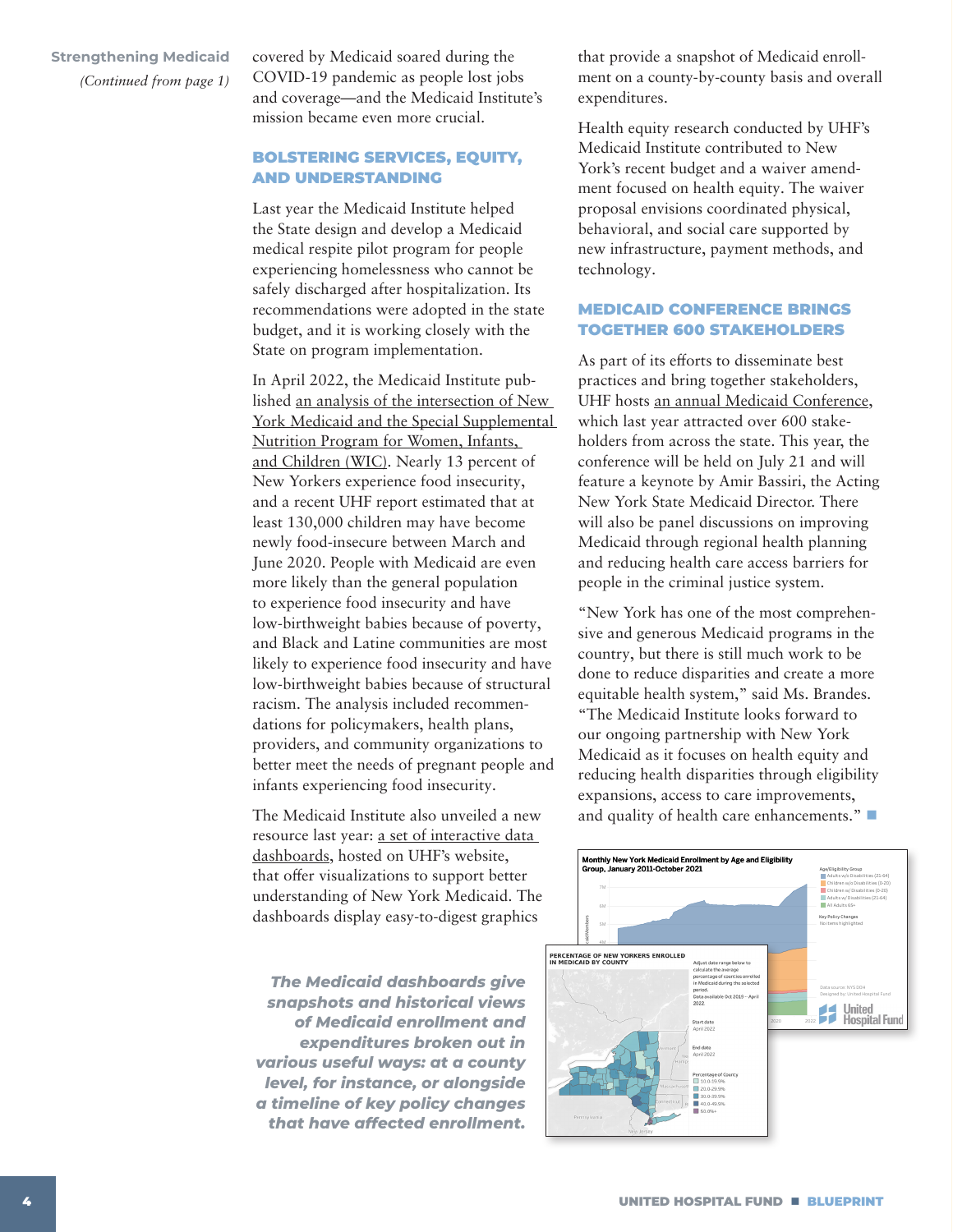# <span id="page-4-0"></span>Newwork **UNIVAL**

## **A Critical Opportunity: Bridging Quality and Equity**

United Hospital Fund has launched an initiative to collaborate with New York health care providers to enhance the coordination between efforts to improve health equity and health care quality.

The Institute of Medicine identified six domains of health care quality: safety, effectiveness, patient-centeredness, timeliness, efficiency, and equity. Since 2000, much progress has occurred on all these except one—equity.

"We now realize that those six domains are interdependent, so that the safety or efficiency of care, for example, cannot be achieved without care being equitable," said Anne-Marie J. Audet, MD, MSc, SM, UHF senior medical officer and leader of the UHF project. "It is unacceptable to claim quality health care for some and not others."

Despite the attention inequities in health and health care have received during the

COVID-19 pandemic, stark differences in access, care, and outcomes remain. Although more is now known about the causes including structural racism—interventions implemented so far have not meaningfully diminished differences in the care that health systems deliver to Black and Latine patients compared to white patients. As a result, troubling disparities persist. For example, the maternal mortality rate for Black women in New York State is more than three times the rate for white women.

The UHF project will bring New York City's quality and equity leaders together to share ideas and examples of interventions aiming to ensure that equity is specifically prioritized in quality strategies. UHF will also carry out an environmental scan, conduct key informant interviews and other fact-finding, and identify opportunities to integrate quality and equity in health care systems.

# **Home Again: New Resources to Improve Transitions from Nursing Homes**

In February, United Hospital Fund released a report and toolkit highlighting resources to help skilled nursing facilities (SNFs) improve the transition to home for both patients and their family caregivers.

The report and toolkit grew out of UHF's two-year partnership with eight skilled nursing facilities in the New York metropolitan area working to improve care transitions. In November 2021, the collaborative released the results of a survey of the SNFs' patients who had been discharged, as well as family caregivers.

Moving from one care setting to another can be challenging and sometimes precarious for patients, particularly for frail elderly patients with multiple chronic conditions.

The new report and toolkit, titled *[Heading](Heading Home from a Skilled Nursing Facility: Interventions and Tools for Improving the Transition)  [Home from a Skilled Nursing Facility:](Heading Home from a Skilled Nursing Facility: Interventions and Tools for Improving the Transition)  [Interventions and Tools for Improving](Heading Home from a Skilled Nursing Facility: Interventions and Tools for Improving the Transition)* 

*[the Transition](Heading Home from a Skilled Nursing Facility: Interventions and Tools for Improving the Transition)*, highlights promising interventions implemented by the facilities to improve transitions. For example, when staff stepped up efforts to explain medications, patient understanding of their prescriptions increased from 57 percent to 98 percent, while patient understanding of symptoms and problems they may experience once home increased from 70 percent to 93 percent.

"The interventions implemented in our project, and explained in the toolkit, led to marked improvement in nursing homes' ability to ensure that patients' needs were met as they went home," said Joan Guzik, UHF director of quality and efficiency, Quality Institute, and lead author of the toolkit.

This work was supported by the Mother Cabrini Health Foundation. The report and toolkit can be downloaded from UHF's website.  $\blacksquare$ 

When staff stepped up efforts to explain medications, patient understanding of prescriptions rose from

> **57%** to **98%**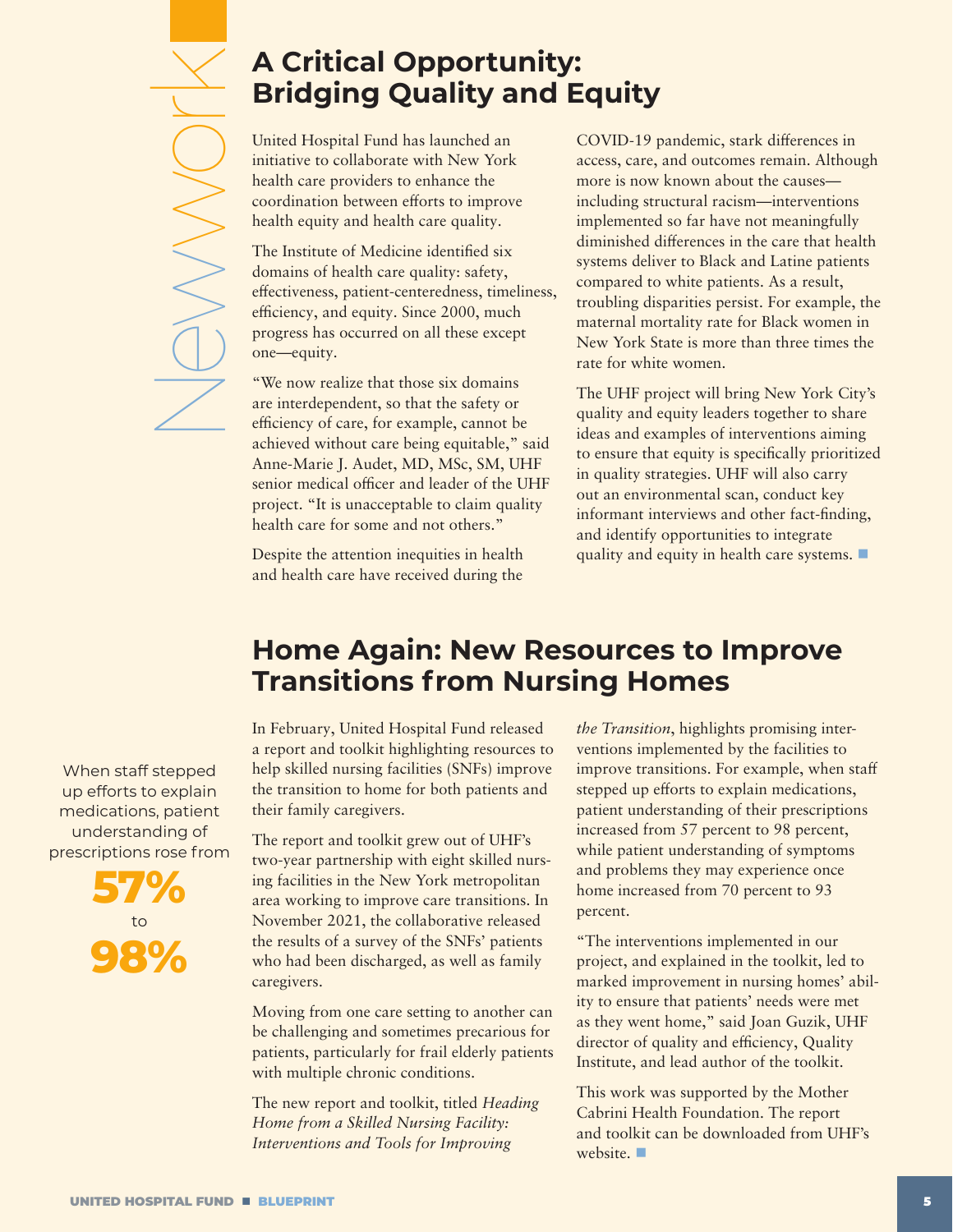# <span id="page-5-0"></span>Events

AdvantageCare Physicians *Nicole Y. Thomas-Sealey, MD*  BronxCare Health System *William A. Lois, MD, FACS* 

Milestones Pediatrics of New

Community Healthcare Network

Elizabeth Seton Children's Center *Carmela Senese, MA, OTR/L*, and *Yelena Yadgarova, MBA,* 

Gurwin Jewish Nursing & Rehabilitation Center *Diane Shea, RN, BSN*  Hackensack Meridian *Health Thomas J. Bader, MD, MBA*  HealthCare Partners, IPA *Tiffany La Croix, LCSW*  Hospital for Special Surgery *Michael L. Parks, MD* 

Institute for Community Living

*Ellen B. Tabor, MD*  Institute for Family Health *Cindy-Lou Killikelly, BSN, RN* 

The Jewish Board *Helene Lauffer, MPA*  Maimonides Medical Center *Ingrid A. Walker-Descartes, MD,* 

*MPH, MBA, FAAP*  MediSys Health Network *Sabiha Raoof, MD, FACR, FCCP*  Memorial Sloan Kettering Cancer

*Francesca M. Gany, MD, MS* 

Center

*Jason C. Chen, MD Connie Lam, DO Nancy Ngai, MD*  Catholic Health *Corrinne Tramontana*  Charles B. Wang Community

*Sheila Anane, MPH* 

(CAIPA)

York

Health Center *Holly M. Lee, FNP* 

*Harvey A. Diaz* 

*RRT-NPS* 

# **UHF Honors Quality Improvement Leaders at Annual Tribute**

On May 9, United Hospital Fund honored 73 extraordinary quality improvement leaders from 68 health care organizations across the metropolitan region at its fourth annual [Tribute to Excellence in Health Care.](http://Tribute to Excellence in Health Care) The honorees were recognized for their personal efforts to improve quality of care, patient safety, and the patient experience.

More than 500 friends and supporters attended the event at Cipriani 42nd Street. The keynote was delivered by Dave A. Chokshi, MD, former commissioner of the New York City Department of Health and Mental Hygiene. Cary A. Kravet, a UHF board member and trustee of Northwell Health, was the event chair. TD Bank was the generous lead sponsor of the Tribute.

#### **MJHS**

Isabella Center for Rehabilitation and Nursing Care *Christene Joseph, RN, MS, WCC, C-NE, IPC, LNC* 

Menorah Center for Rehabilitation and Nursing Care *Faina Vasserman, RN, MS, CNS, IP* 

MJHS Home Care and MJHS Hospice

Burke Rehabilitation Hospital *Pauline M. Jones, MEd, FNP-BC, CRRN* 

The Children's Hospital at Montefiore *Patricia A. Hametz, MD, MPH* 

*David Esses, MD* 

Montefiore Medical Center, Moses Campus

Montefiore Medical Center,

*Mary O'Keeffe, BSN, RNC* 

Hospital

Hospital

Montefiore Nyack Hospital

Montefiore St. Luke's Cornwall

White Plains Hospital *Rafael E. Torres, MD, FACEP* 

#### **Mount Sinai Health System**

Mount Sinai Brooklyn *Radfan M. Gazali, MD* 

The Mount Sinai Hospital *Gary Oldenburg, MSc, RRT-NPS* 

Mount Sinai Morningside *Seana Friedman, DNP, MBA, MSN, FNP, RN* 

Mount Sinai Queens *Wilder A. Chavez* 

Mount Sinai West *Dayna Dixon, PhD, RN, NPD-BC, CPHQ* 

New York Eye and Ear Infirmary of Mount Sinai *Shravan V. Savant, MD* 

Mount Sinai South Nassau *Zapora Burillo, MS, RN, CNN, CPHQ* 

Mount Sinai Union Square *Elizabeth Capa, MS* 

The New Jewish Home *Sandra Mundy, LMSW, LNHA* 

#### **Northwell Health**

Corporate *John D'Angelo, MD*, and *Jill Kalman, MD* 

Lenox Hill Hospital / Manhattan Eye, Ear & Throat Hospital / Lenox Hill Greenwich Village *Daniel J. Baker, MD, MBA* 

Long Island Jewish Forest Hills *Lorraine Chambers Lewis, PA-C, MBA, FACHE* 

Long Island Jewish Valley Stream *Keasha S. Guerrier, MD* 

Peconic Bay Medical Center *Amy E. Loeb, EdD, MBA, RN* 

South Shore University Hospital *Ralph J. Civello, MSN, BSN, BS, RN, NE-BC* 

Staten Island University Hospital North and Prince's Bay *Myrna Capabianco, RN, MSN, NEA-BC* 

Zucker Hillside Hospital *Marybeth McManus, MPA, BSN, RN, PMH-BC* 

NYC Health + Hospitals / Jacobi Medical Center / North Central Bronx Hospital *Jana E. Romm, MD* 

One Brooklyn Health System / Schulman and Schachne Institute for Nursing and Rehabilitation *Genevieve Sorensen, CPHQ* 

Parker Jewish Institute for Health Care and Rehabilitation *Igor Israel, MD* 

Richmond University Medical Ctr. *Fiona Shehaj, MD* 

RiverSpring Health Plans *Theresa Renart, RN* 

SBH Health System *Janine L. Adjo, MD* 

St. John's Episcopal Hospital *Bevin Mathew, CPHQ, CPPS*

St. Mary's Healthcare System for Children *Tina Hess* 

SOMOS Community Care *Maria M. Molina, MD* 

Stamford Health *Rohit Bhalla, MD, MPH* 

Summit Health *Kerry S. LeBenger, MD* 

Visiting Nurse Service of New York *Ritchell R. Dignam, MD, HMDC*

#### **Yale New Haven Health**

Bridgeport Hospital *Christopher Bussiere* 

Greenwich Hospital *Christopher M. Davison, MD, FACEP* 

Lawrence + Memorial Hospital *Carin Gutelius, MSN, RN-C, NE-BC* 

Northeast Medical Group *Karen E. Brown, MD*

Westerly Hospital *Robin Heard-Albert, RN, CIC* 

Yale New Haven Health System *Rebecca McCray, MS, BSN, RN, CNML*, and *Nancy Hamson, MBA* 

Yale New Haven Hospital *Adam L. Ackerman, MD* 

Yale School of Medicine *Darin A. Latimore, MD*

The Brooklyn Hospital Center

Coalition of Asian-American IPA

*Lorette Shea, RN, BSN, MPS* 

#### **Montefiore Health System**

Montefiore Medical Center, Einstein Campus

*Katherine E. Di Palo, PharmD* 

Wakefield Campus

Montefiore Mount Vernon

*Luckdjyne Labelle Neas, LCSW, CASAC-2* 

Montefiore New Rochelle

*Shannon P. Wales, MSW* 

*Daryl Schiller, PharmD, FASHP, BCPS-AQ ID* 

*Evan P. Cohen, MD*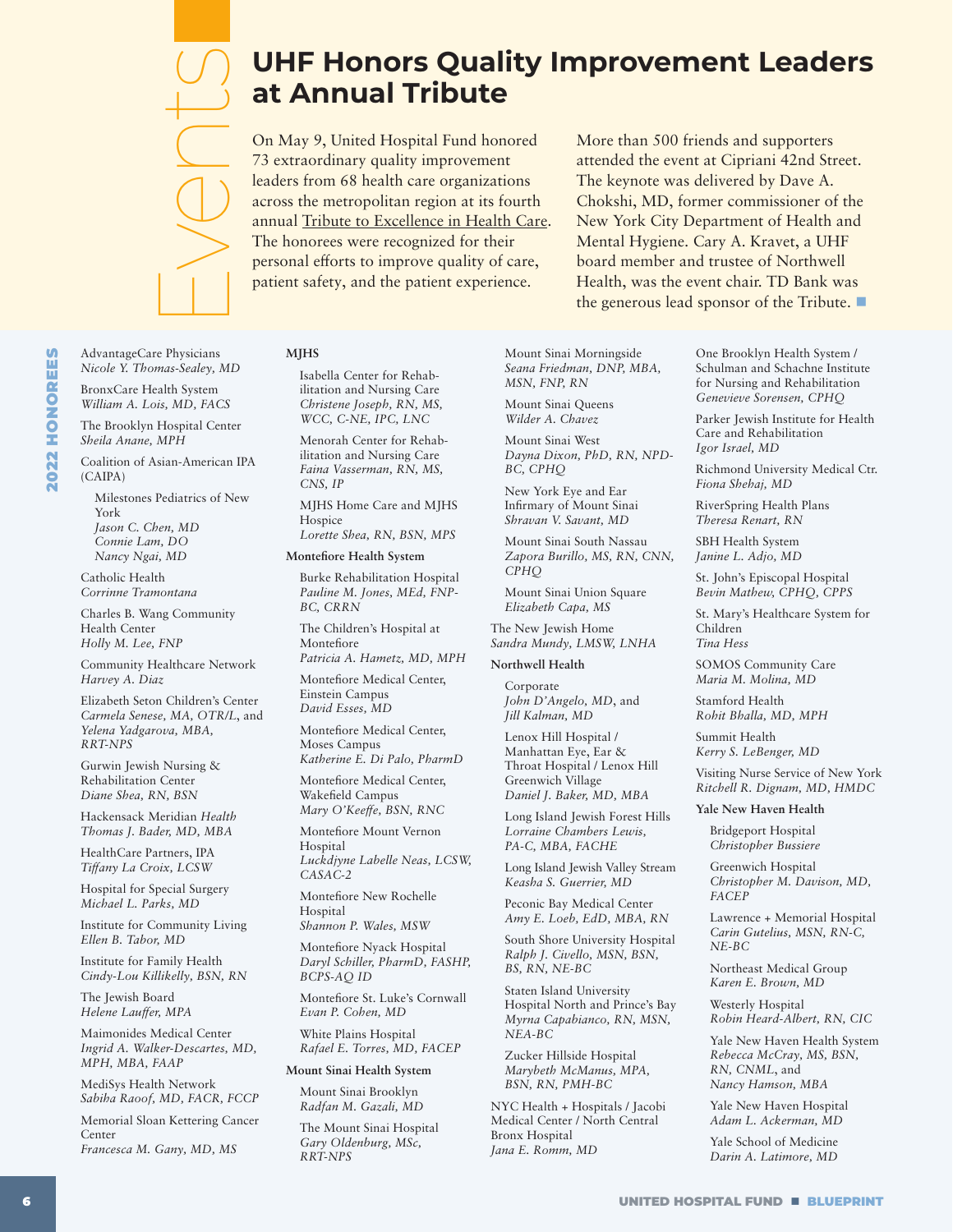# **Vaughn R. Murria, SHRM-SCP**

Q& Vice President of Human Resources and Chief Diversity, Equity, and Inclusion Officer, UHF

<span id="page-6-0"></span>

*Vaughn R. Murria joined UHF in 2013 and oversees its human resources diversity, equity, and inclusion (DEI) initiative.* 

*Before joining UHF, Mr. Murria served as the director of Human Resources and Operations at the Manhattan Borough President's Office, and as organizational development manager and a human resources project manager at NewYork-Presbyterian Brooklyn Methodist Hospital. In 2022 The Council on Foundations chose him for its highly selective Career Pathways leadership development program, designed to diversify the talent pipeline for executivelevel roles in philanthropy.* 

*Mr. Murria created and launched [UHF's DEI](https://uhfnyc.org/about/diversity-equity-inclusion/)  [initiative](https://uhfnyc.org/about/diversity-equity-inclusion/) in 2019. It is focused on three principal areas: responsibility, accountability, and transparency; inclusion and collaboration; and ensuring that employees feel valued and respected.*

#### **Q: Can you give an overview of the DEI initiative and why it's so important to UHF's culture and mission?**

UHF's DEI initiative started in response to an employee engagement survey we conducted in 2018. We want to build brave, safe spaces for employees to express whatever needs they have, build inclusion, foster collaboration, and center on empathy, growth, and communication. At the end of the day, employees need to work in a space where they feel they belong. For us, it is not a destination—it's a journey. We've made significant progress and are committed to the continuous journey ahead.

#### **Q: What are some accomplishments of the DEI initiative that stand out for you?**

All our accomplishments grow out of partnerships and reflect the support and input of staff and my management colleagues. One accomplishment is the

*department and* groups, which are facilitated by UHF staff<br>*diversity, equity,* members—to date, we have 85 percent<br>*and inclusion (DEI)* voluntary staff participation. A second<br>*initiative.* employee survey in 2021 showe creation of the DEI project team, which includes Amanda Williams, Jatna Rojas, Kanchi Duggirala, and myself. Another is the formation of our five DEI working groups, which are facilitated by UHF staff members—to date, we have 85 percent voluntary staff participation. A second employee survey in 2021 showed significant improvements since our earlier survey. For instance, there was an 11 percent increase in staff members who felt valued and respected.

#### **Q: How has the pandemic affected the DEI initiative?**

There is so much to process with the pandemic—mentally, physically, emotionally, psychologically—and there were so many other events, including the murders of George Floyd, Breonna Taylor, and Ahmaud Arbery. We started our DEI journey before the pandemic, so we were able to address some emotions, feelings, and needs among the staff concerning the pandemic and other events. And that has allowed our DEI work to be authentic, to put roots in the ground, and to be sustainable.

#### **Q: Can you give us a preview of what lies ahead for the DEI initiative in the next year?**

We are working to respond to feedback from the 2021 survey. Our DEI working groups have been charged with going through the survey and highlighting areas they want to focus on. Another priority is integrating and developing DEI in our policies and programs. And we're making sure we remain true to employee concerns and areas they want to see improved. An inclusive journey is a longer journey, but it's a journey that is worthwhile.

#### **Q: What have you learned from this experience that will shape your work moving forward?**

It's one of the more challenging things I've done, but also one of the most rewarding. I've learned about the importance of building brave, safe spaces. It helps to address skepticism and provides space for inclusion and for equity.  $\Box$ 

Published three times a year by United Hospital Fund. We welcome your comments and suggestions.

United Hospital Fund is an independent, nonprofit organization working to build an effective and equitable health care system for every New Yorker.

#### **CHAIR** John C. Simons

**PRESIDENT** Anthony Shih, MD, MPH

**SENIOR VICE PRESIDENT FOR COMMUNICATIONS AND DEVELOPMENT** Sally J. Rogers

**DIRECTOR OF COMMUNICATIONS** Adam Fifield

**DIRECTOR OF PUBLIC INFORMATION** Catherine Arnst

**MANAGING EDITOR** Miles P. Finley

**SPECIAL PROJECTS ADVISOR** Mary Johnson